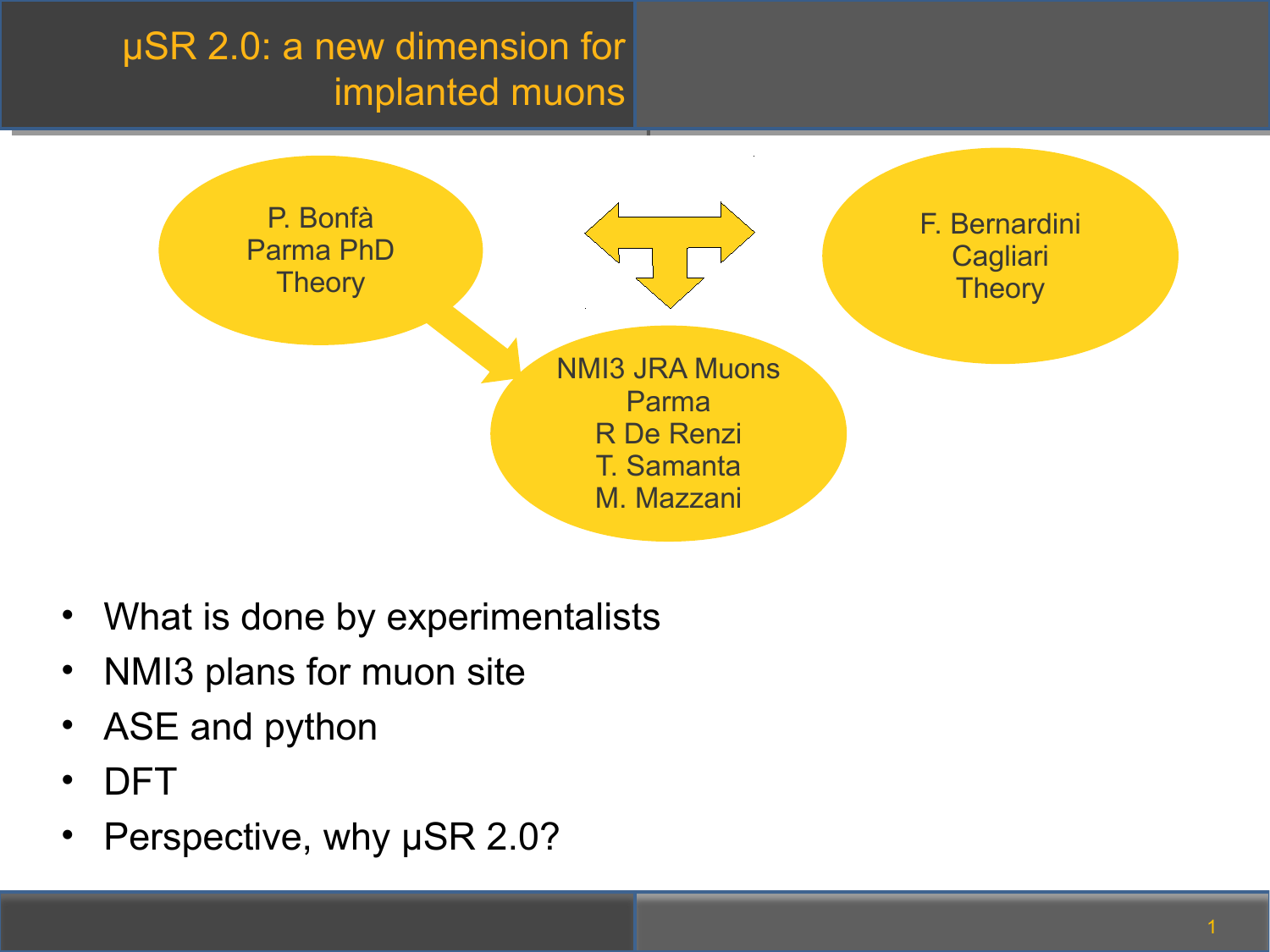- Guess by lattice inspection and wisdom
	- Voids
	- $-$  Electrostatic potential for  $\mu^*$
	- Magnets: dipolar field
	- Nuclear dipoles: second moments
- **Measure** 
	- Internal field
	- Nuclear line-widths
	- Paramagnetic shifts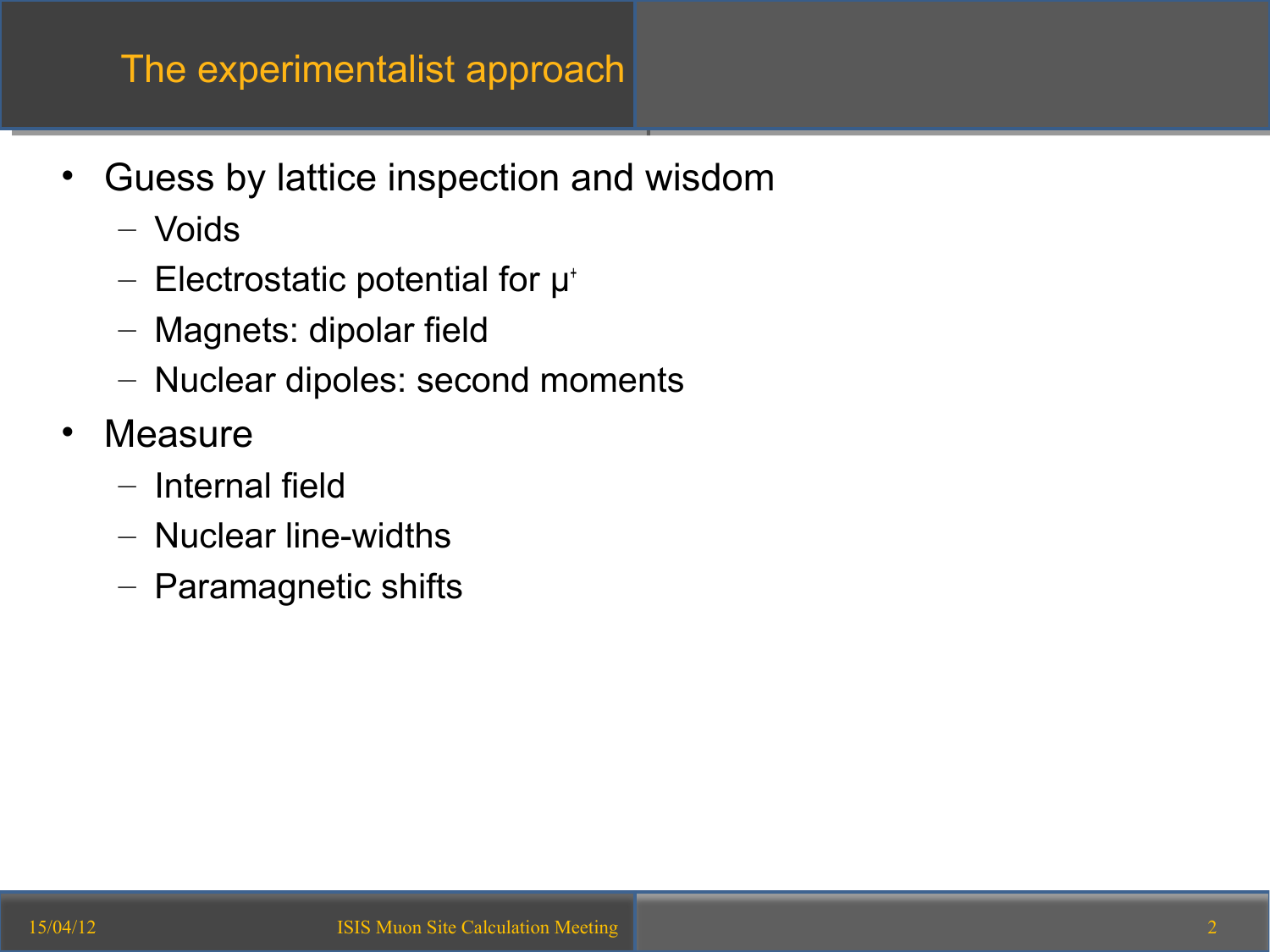- Guess by lattice inspection and wisdom
	- Voids
	- Electrostatic potential for  $\mu^*$  (e.g. constrained to  $O^2$  sphere)

 $Fe<sub>3</sub>O<sub>4</sub>$ 

- **Calculate** 
	- Magnets: dipolar field
	- Nuclear dipoles: second moments
- **Measure** 
	- Internal field
	- Nuclear line-widths
	- Paramagnetic shifts

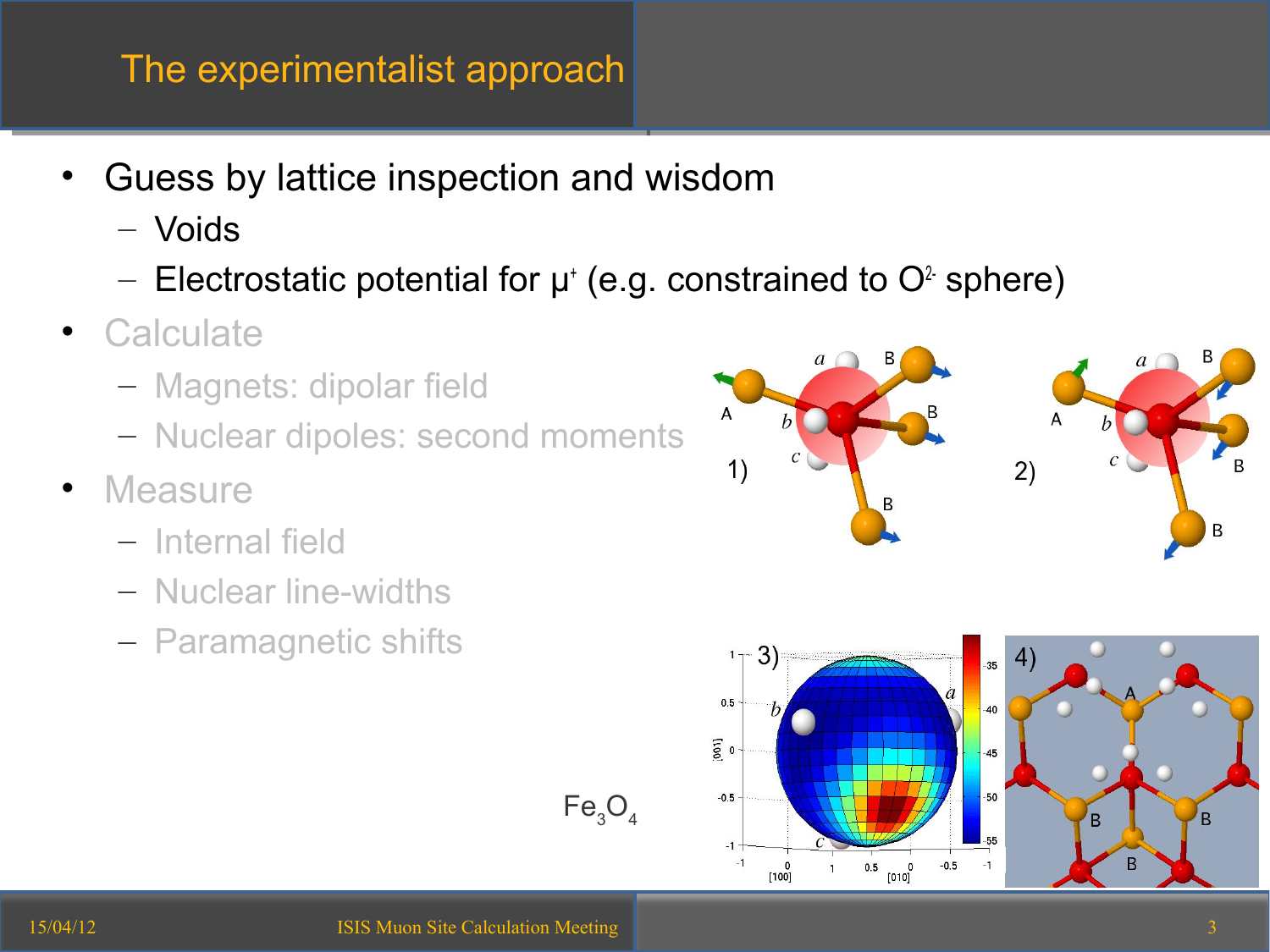- Guess by lattice inspection and wisdom
	- Voids
	- Electrostatic potential for  $\mu^*$  (e.g. constrained to  $O^2$  sphere)
- **Calculate** 
	- Magnets: dipolar field
	- Nuclear dipoles: second moments
- **Measure**



( + demagnetization + external field)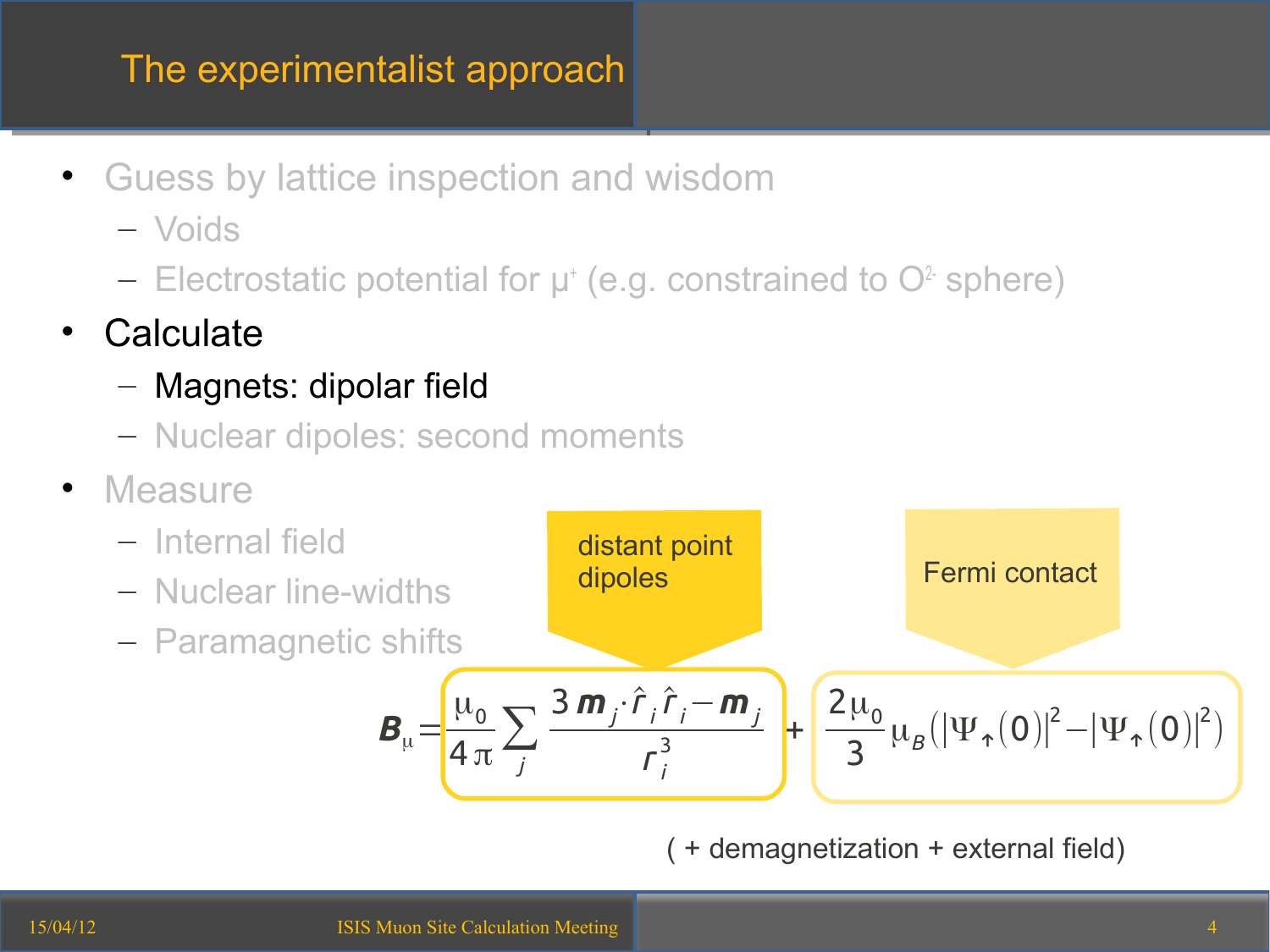- Guess by lattice inspection and wisdom
	- Voids
	- Electrostatic potential for  $\mu^*$  (e.g. constrained to  $O^2$  sphere)
- Calculate
	- Magnets: dipolar field
	- Nuclear dipoles: second moments
- **Measure** 
	- Internal field
	- Nuclear line-widths
	- Paramagnetic shifts



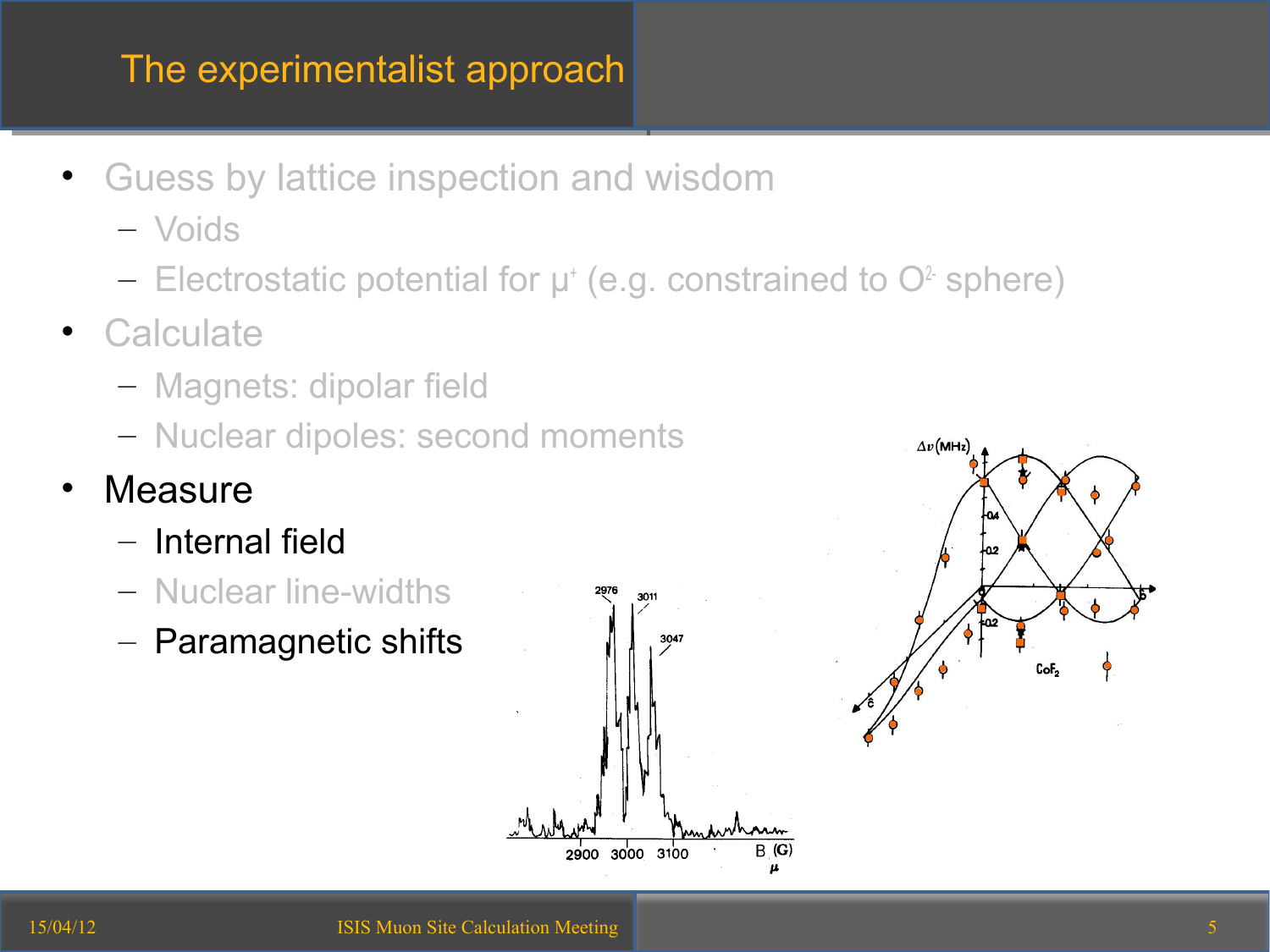#### NMI3 *JRA Muons* plans

- Help newcomers to calculate dipolar fields
	- Get CIF
	- Define magnetic structure (magnetic CIF?)
	- Dipolar sums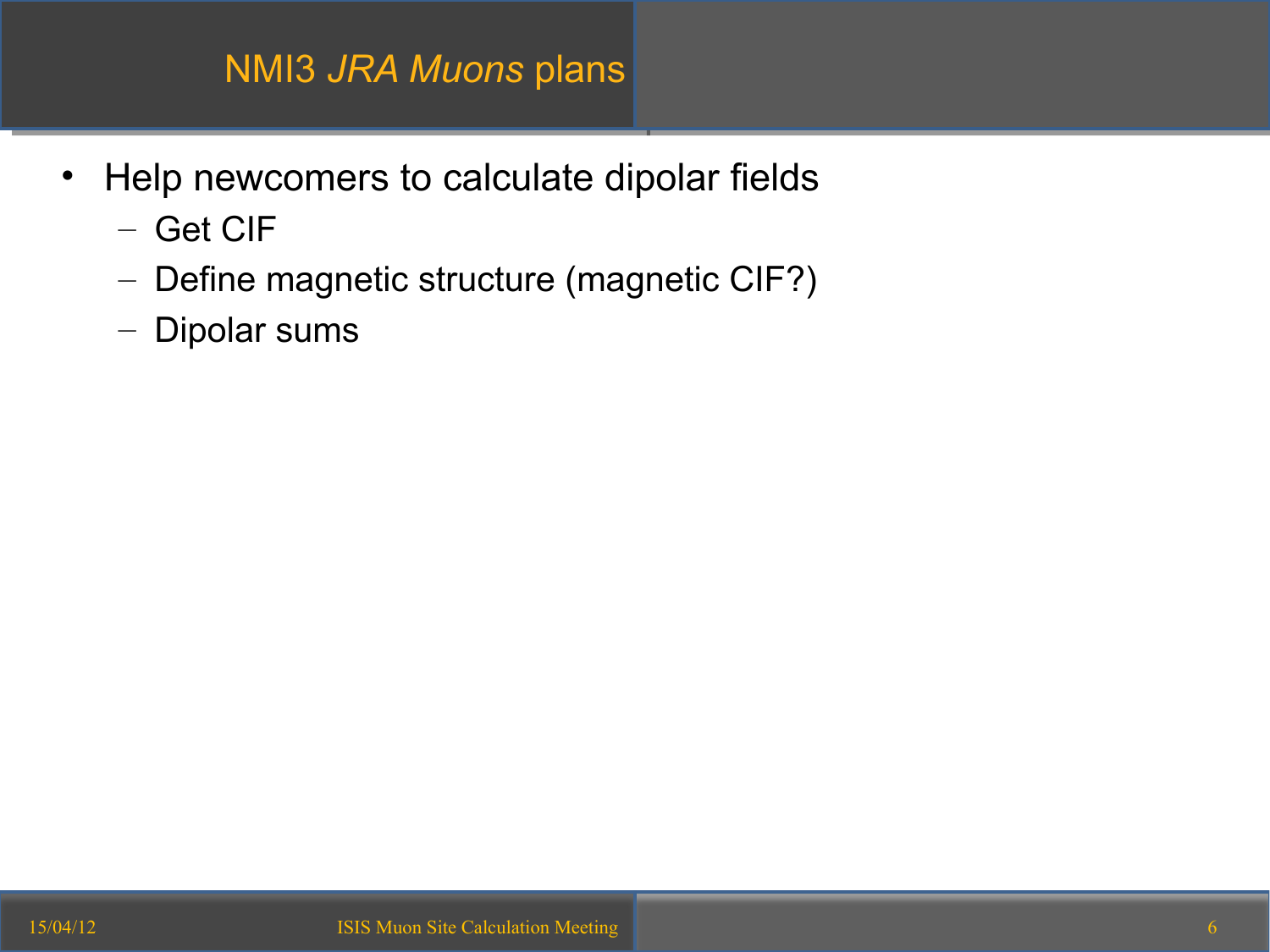#### NMI3 *JRA Muons* plans

- Help newcomers to calculate dipolar fields
	- Get CIF
	- Define magnetic structure (magnetic CIF?)
	- Dipolar sums

Aim: a web page with Tools, a bit like ...

| O<br>www.cryst.ehu.es                                                                                                                                                                                                         |                                     | V Google<br>$\bigcirc$ v $\bigcirc$                                                                           | Q |
|-------------------------------------------------------------------------------------------------------------------------------------------------------------------------------------------------------------------------------|-------------------------------------|---------------------------------------------------------------------------------------------------------------|---|
| $\exists$ Journals $\nabla$                                                                                                                                                                                                   |                                     | Telefono, Istituzioni v Cogin v Cheaching v Cherenzi v Chure Events v<br><b>Bookmarks</b><br>Smart v<br>$\gg$ |   |
|                                                                                                                                                                                                                               |                                     |                                                                                                               |   |
|                                                                                                                                                                                                                               |                                     | t J<br>bilbao crystallographic server<br>FHU.                                                                 |   |
| <b>FCT/ZTF</b>                                                                                                                                                                                                                |                                     |                                                                                                               |   |
|                                                                                                                                                                                                                               |                                     | [ The crystallographic site at the Condensed Matter Physics Dept. of the University of the Basque Country ]   |   |
|                                                                                                                                                                                                                               |                                     |                                                                                                               |   |
|                                                                                                                                                                                                                               |                                     | [Space Groups] [ Layer Groups ] [ Rod Groups ] [ Frieze Groups ] [ Wyckoff Sets ]                             |   |
| <b>Sections</b>                                                                                                                                                                                                               | <b>Space Groups Retrieval Tools</b> |                                                                                                               |   |
|                                                                                                                                                                                                                               |                                     |                                                                                                               |   |
|                                                                                                                                                                                                                               | <b>GENPOS</b>                       | Generators and General Positions of Space Groups                                                              |   |
|                                                                                                                                                                                                                               | <b>WYCKPOS</b>                      | <b>Wyckoff Positions of Space Groups</b>                                                                      |   |
|                                                                                                                                                                                                                               | <b>HKLCOND</b>                      | Reflection conditions of Space Groups                                                                         |   |
|                                                                                                                                                                                                                               | <b>MAXSUB</b>                       | <b>Maximal Subgroups of Space Groups</b>                                                                      |   |
|                                                                                                                                                                                                                               | <b>SERIES</b>                       | Series of Maximal Isomorphic Subgroups of Space Groups                                                        |   |
|                                                                                                                                                                                                                               | <b>WYCKSETS</b>                     | <b>Equivalent Sets of Wyckoff Positions</b>                                                                   |   |
|                                                                                                                                                                                                                               | <b>NORMALIZER</b>                   | Normalizers of Space Groups                                                                                   |   |
|                                                                                                                                                                                                                               | <b>KVEC</b>                         | The k-vector types and Brillouin zones of Space Groups                                                        |   |
|                                                                                                                                                                                                                               | <b>SYMMETRY</b>                     | Geometric interpretation of matrix column representations of symmetry                                         |   |
|                                                                                                                                                                                                                               | <b>OPERATIONS</b>                   | operations                                                                                                    |   |
| <b>Retrieval Tools</b><br>Group-Subgroup<br><b>Representations</b><br><b>Solid State</b><br><b>Structure Utilities</b><br>Subperiodic<br>Incommensurate<br><b>Structures Database</b><br><b>Contact us</b><br><b>About us</b> |                                     |                                                                                                               |   |
| Links<br><b>Publications</b>                                                                                                                                                                                                  | <b>Magnetic Space Groups</b>        |                                                                                                               |   |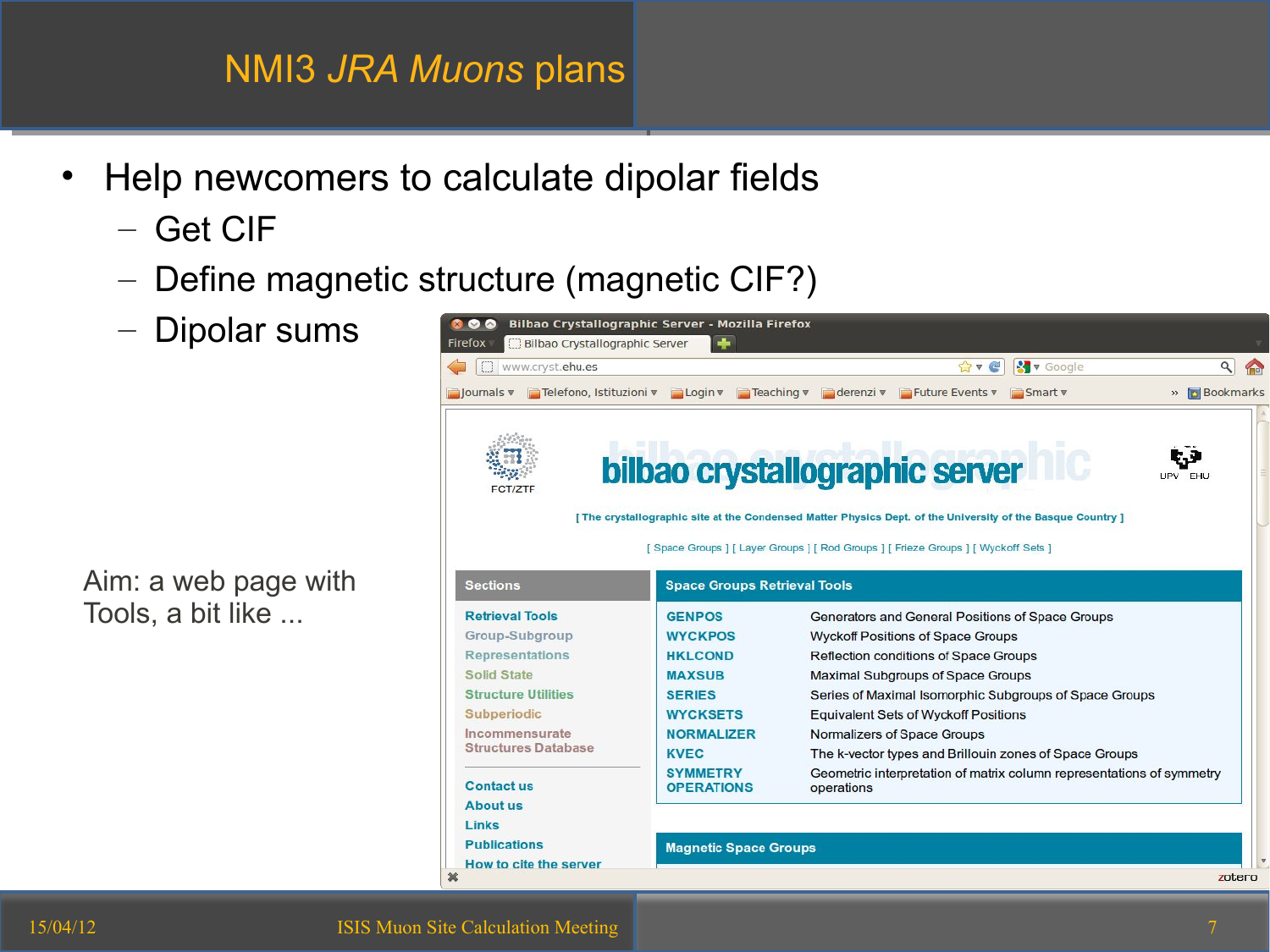## ASE + python

- General purpose dipolar sum program
- Input standard CIF

(is ASE stable?)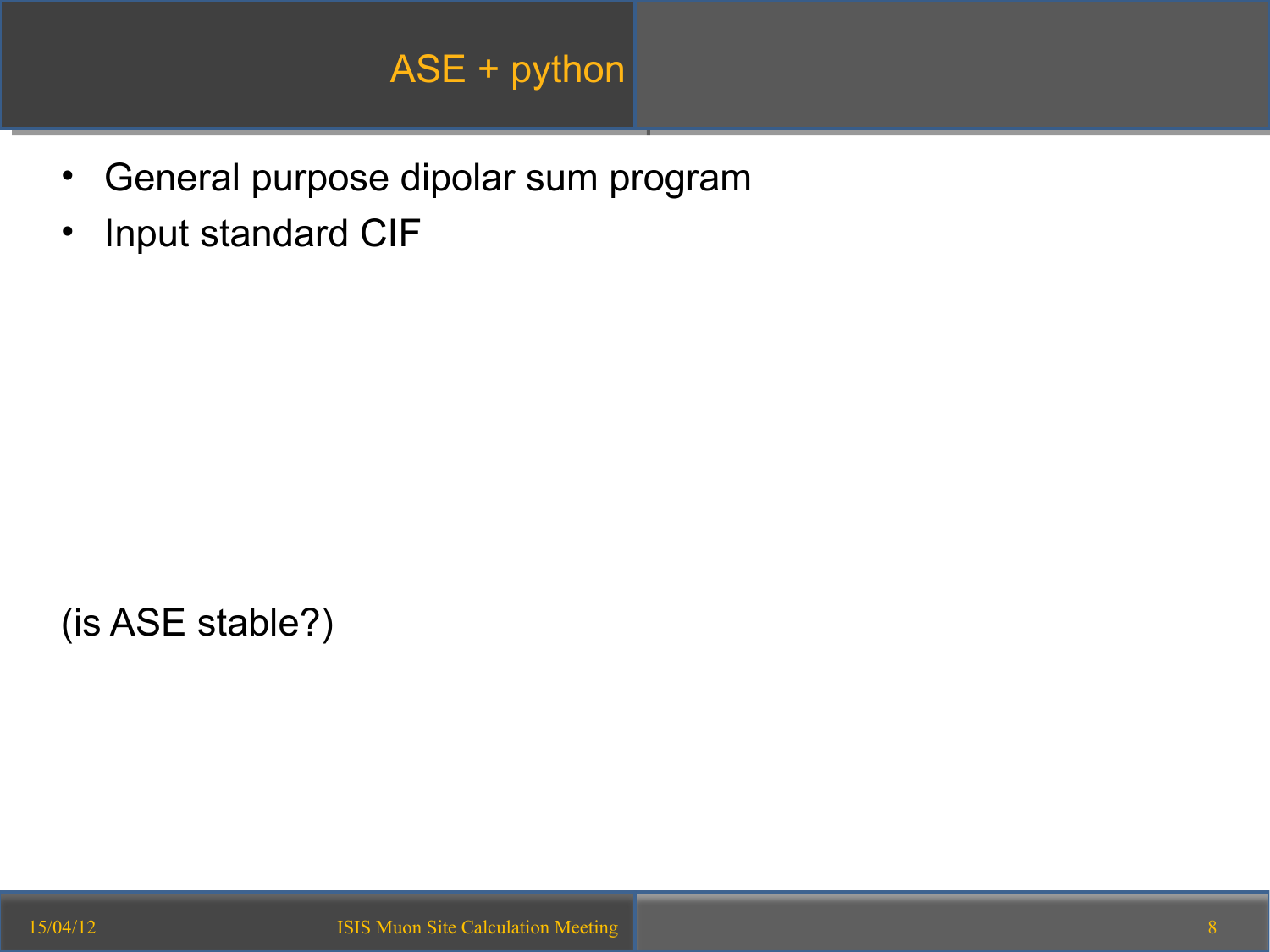- Find site (first approximation)
- Refine site (relax lattice + Mu, ...)
- Calculate full local field (also Fermi contact)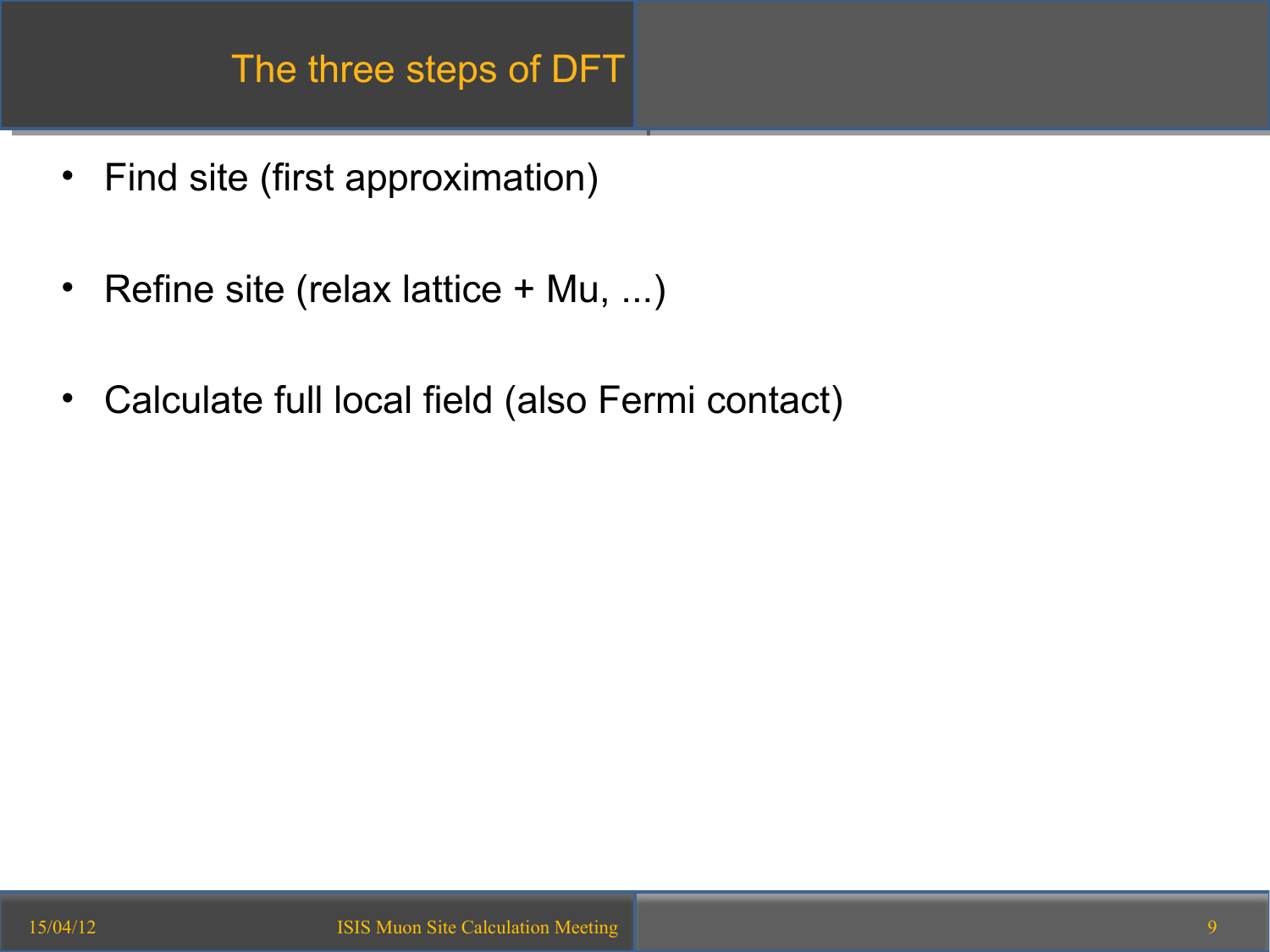- Find site (first approximation)
- Refine site (relax lattice + Mu, ...)
- Calculate full local field (also Fermi contact)

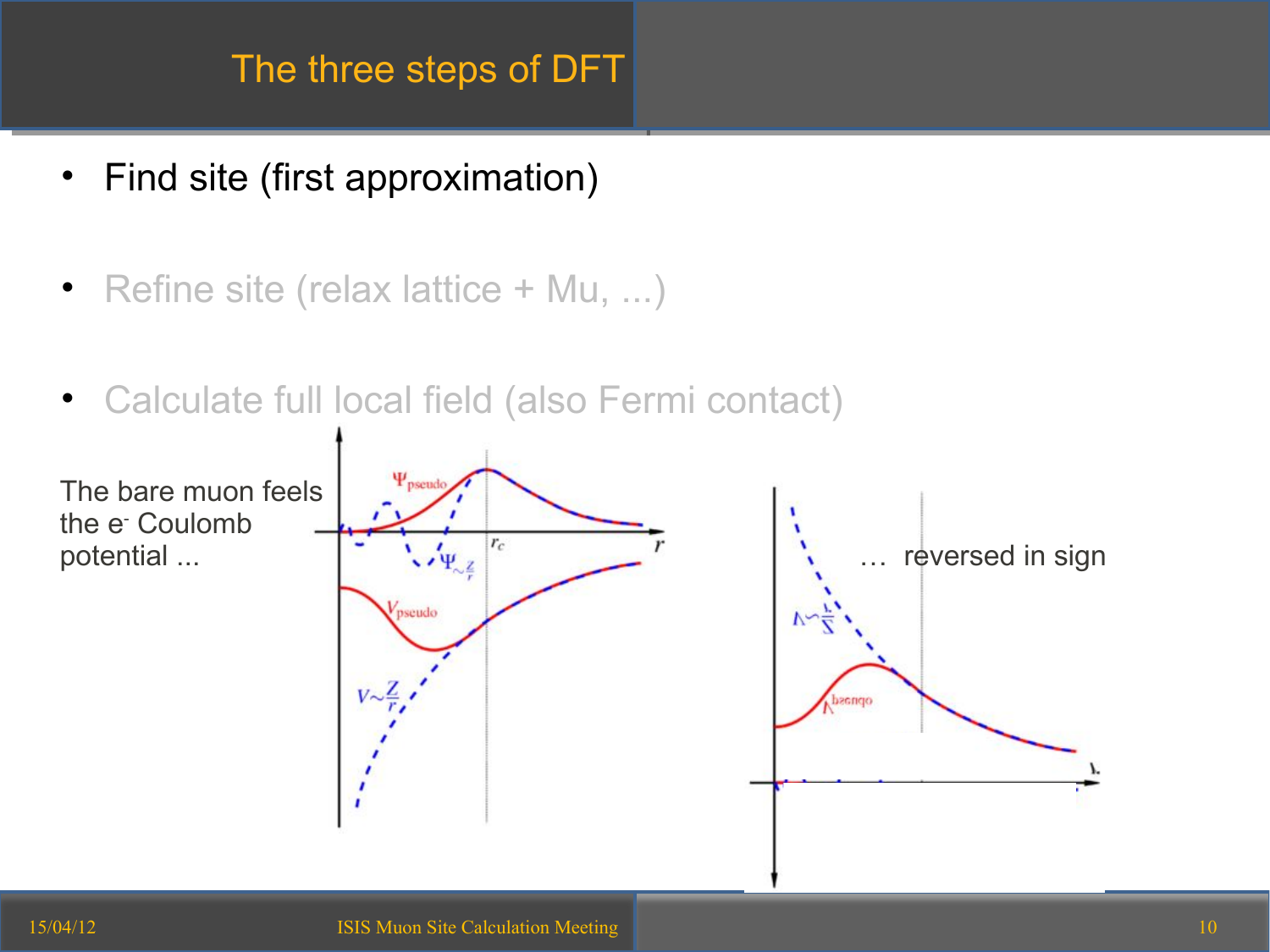- Find site (first approximation)
- Refine site (relax lattice + Mu, ...) Does the site change?
- Calculate full local field (also Fermi contact)



Also: approximate muon as harmonic oscillator and calculate zero point displacement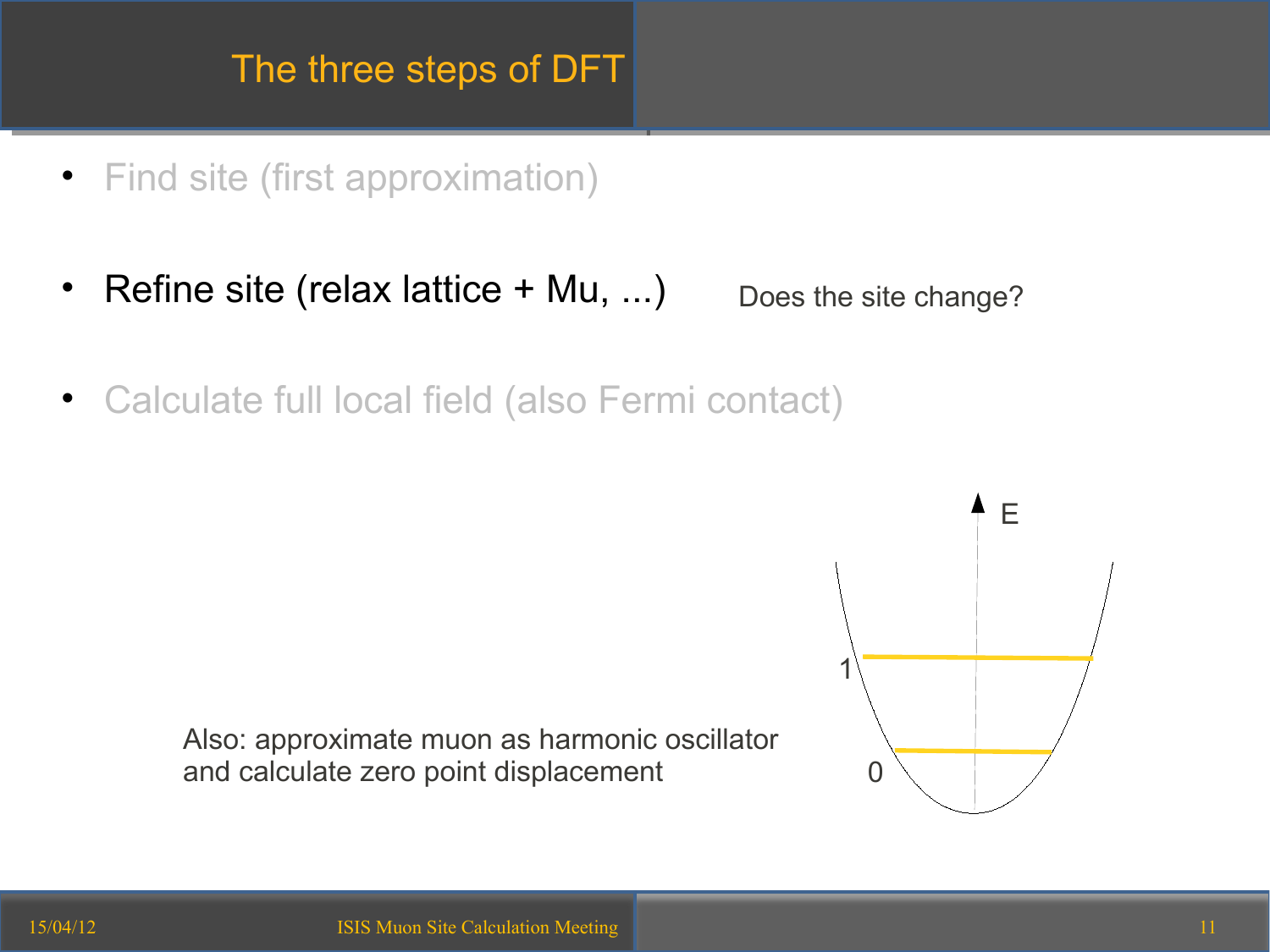- Find site (first approximation)
- Refine site
- Calculate full local field (also Fermi contact)

Fermi contact  
\nFermi contact  
\n
$$
\mathbf{B}_{\mu} = \frac{\mu_0}{4 \pi} \sum_{j} \frac{3 \, \mathbf{m}_j \cdot \hat{r}_j \hat{r}_j - \mathbf{m}_j}{r_j^3} + \left[ \frac{2 \mu_0}{3} \mu_B (|\Psi_{\hat{\tau}}(0)|^2 - |\Psi_{\hat{\tau}}(0)|^2) \right]
$$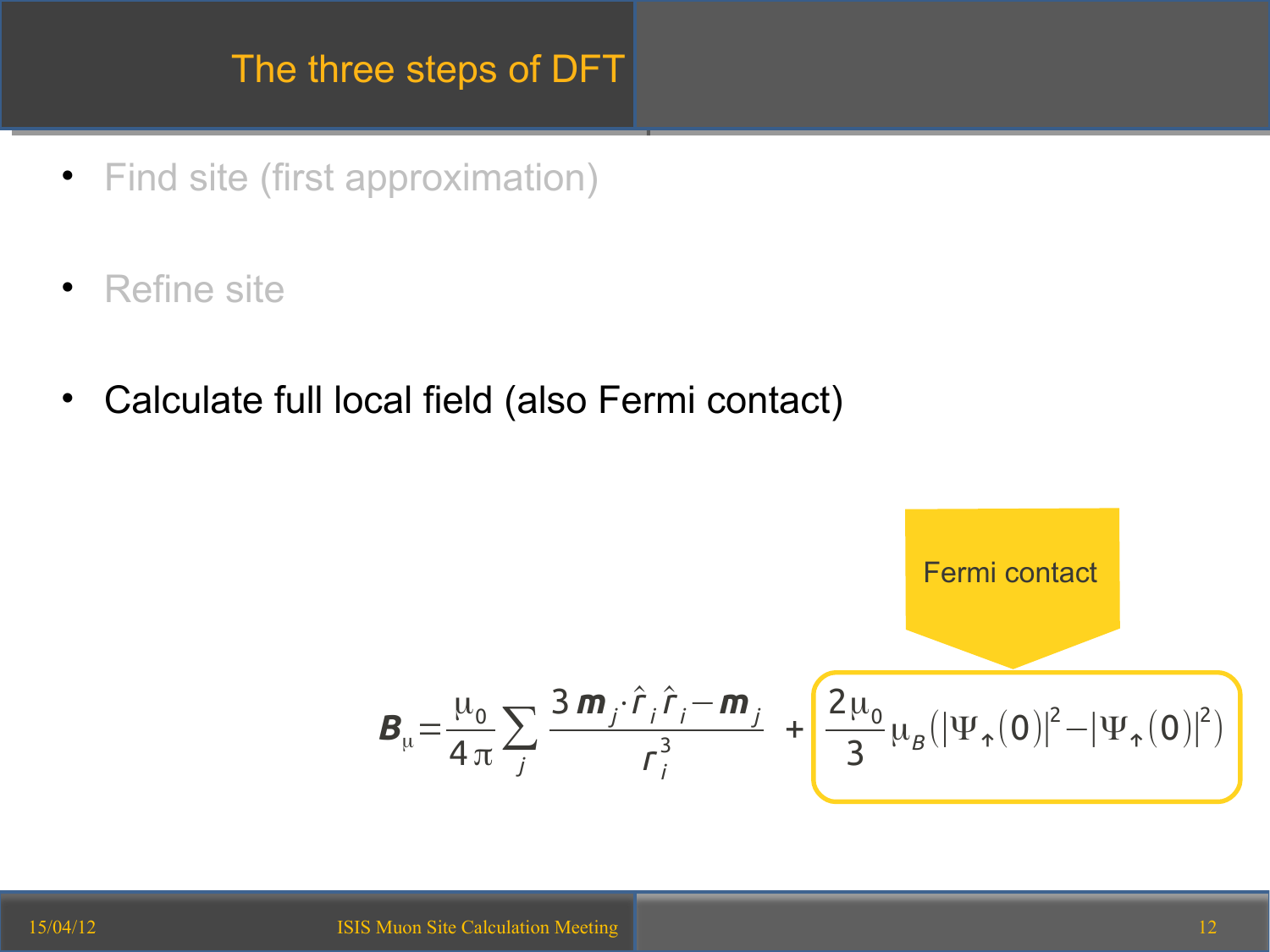## Where  $\mu$ SR 2.0 and why?

- Test on textbook cases:
	- $-$  CoF,
	- LiF (the meaning of LiF)
	- Fe
	- $-$  Si, SiO<sub>2</sub>
- Build systematics and discover euristics

**Metals** Semiconductors (p-type, n-type) **Insulators** Molecular systems Magnetic insulators Beasts (cuprates, pnictides,  $\frac{1}{\alpha}$  $\prec$ 

F

F

Mu

 $\overline{\mathbf{z}}$ C<br>G  $\overline{\mathbf{\omega}}$ sin<br>E  $\overline{\mathbf{C}}$  $\overline{\mathbf{C}}$  $\mathsf{T}$  $\overline{\phantom{0}}$ 

 $\mathsf{\Omega}$ o  $\Xi$ 

 $\breve{\Xi}$